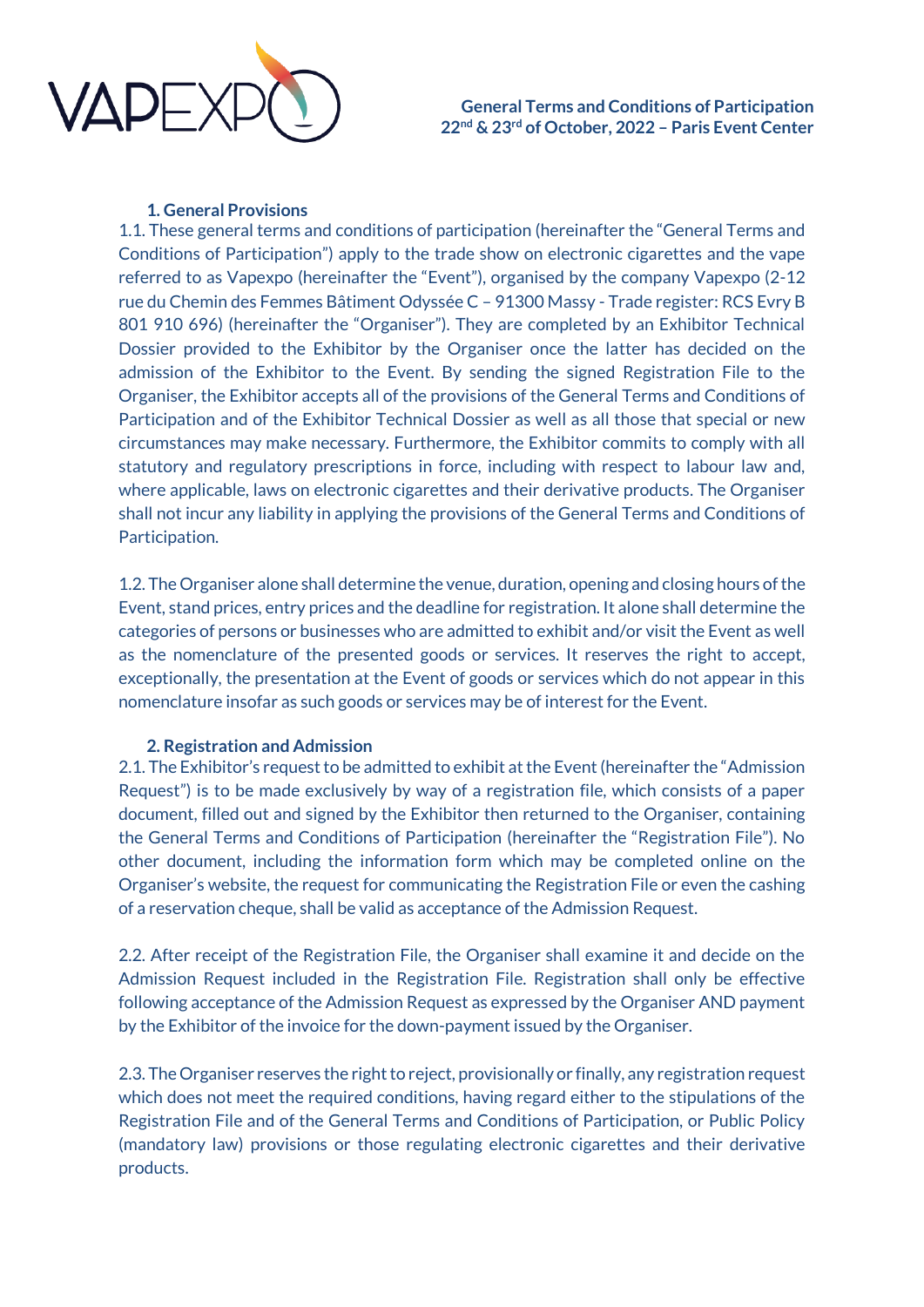

2.4. Grounds for definitive or provisional rejection include the incomplete communication of the required information, failure to make any payment or provide any guarantees demanded by the Organiser, non-payement of invoices for previous editions, failure to comply with obligations at previous events, the unsuitability of the requesting party, his goods or services with respect to the purpose, spirit or image of the Event, insolvency proceedings concerning the Exhibitor or where he is shown to be in default of payments (technical insolvency), failure to obtain any administrative or judicial authorisation required for his presence during the Event, the risk of harm, by his presence, to the protected interests of consumers and young persons, and generally any breach of Public Order, the tranquillity of other exhibitors, or the safety or enjoyment of visitors.

2.5. The Exhibitor must inform the Organiser of any element or event which has occurred or has been discovered since his registration, which would be such as to justify the reexamination of his admission having regard to Articles 2.3 and 2.4 of the General Terms and Conditions of Participation.

2.6. Moreover, the Organiser reserves the right to request, at any time, any complementary information related to the foregoing and, as the case may be, to reverse an admission decision made on the basis of misleading or erroneous information or information which has become inexact. The down-payment which has been paid will then remain fully acquired by the Organiser which, in addition, reserves the right to seek payment of the entire price.

2.7. The right arising from registration is personal and non-transferable. Admission does not give rise to any right of admissibility for a later event.

2.8. Unless an exemption is granted by the Organiser on their express request, groupings cannot exhibit on collective stands unless each enterprise which is member of the grouping has been individually admitted and has undertaken to pay the registration fee.

#### **3. Registration and Participation Fees**

3.1. Failure to pay the balance or any one of the payments of registration and participation fees, at any one of the stipulated due dates, shall without prior notice cause the right to exhibit to lapse, and in addition those sums already paid will be irrevocably deemed fully earned by the Organiser. The Organiser reserves the right to cancel the Exhibitor's registration and to put his place back for sale without notice.

3.2. In addition, the Organiser reserves the right to seek payment of the balance of the price due, despite the non-participation of the registered Exhibitor, for any reason whatsoever. In the event that the Exhibitor, for any reason whatsoever, does not occupy his stand on the date of opening of the Event, or by the deadline for installation set by the Organiser, he shall be deemed to have abandoned it. Without prejudice to any other measures taken, at the Exhibitor's own risk, the Organiser may use the failing Exhibitor's stand without the latter being entitled to claim any reimbursement or indemnity, even if the stand is attributed to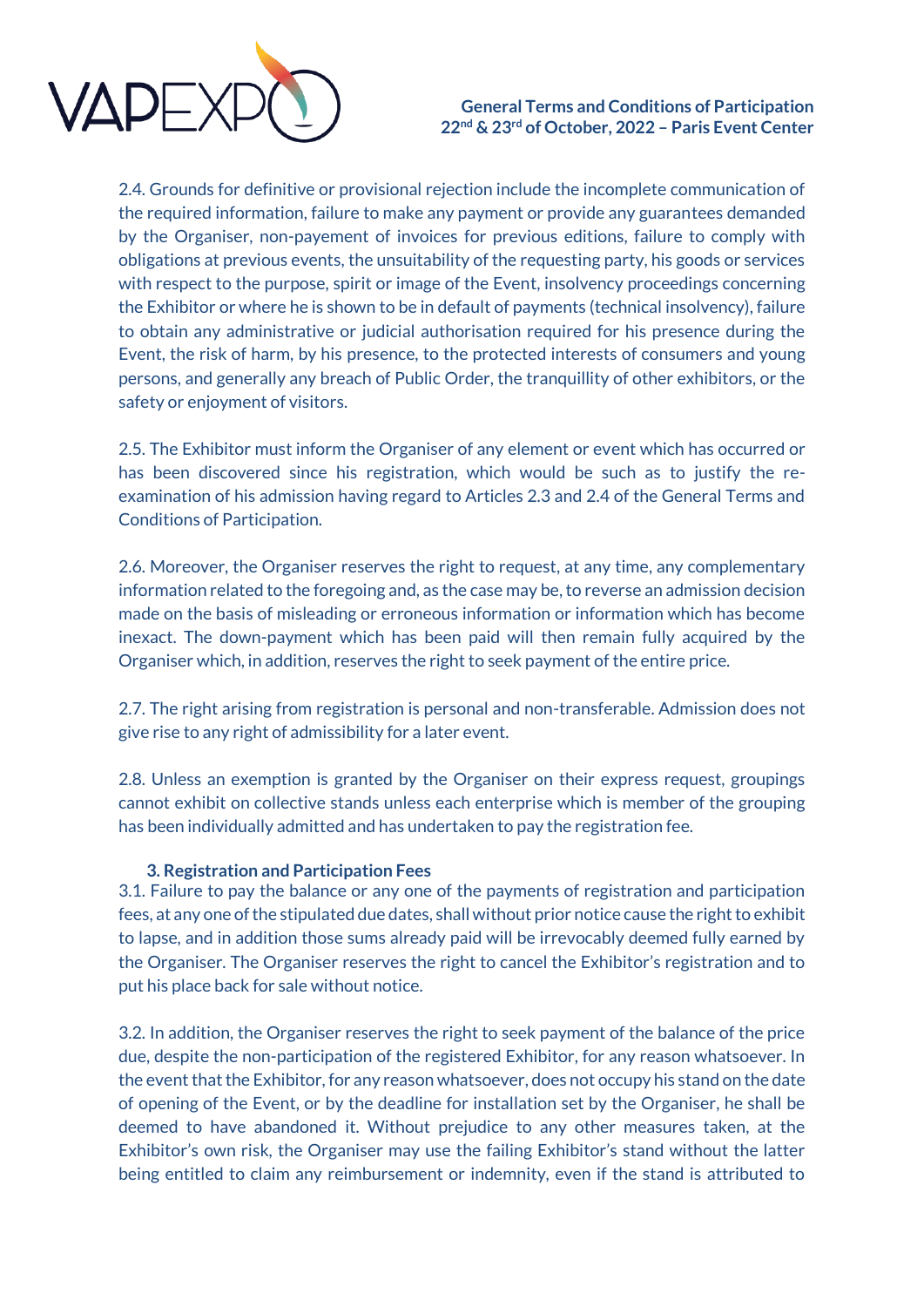

another Exhibitor.

3.3. In addition, any non-payment or late payment shall automatically give rise to late payment interest in favour of the Organiser, without prior notice being required, in accordance with the standard interest rate provided for in Article L. 441-6 of the Commercial Code. The Exhibitor must also reimburse all costs arising for proceedings to collect the sums due, including the fees of bailiffs and other law officers, and in any event such costs shall not be less than the fixed charge of 40 euros provided for in Article D. 441-5 of the Commercial Code.

3.4. Vapexpo decides upon the admissions without being obliged to provide reasons for its decision. Once the application is reviewed, the organizer informs the "applicant exhibitor" of its decision. If the application is accepted, the "applicant exhibitor" will be considered as "exhibitor" at the show. The refusal of an application does not give rise to any providing for compensation. The "applicant exhibitor" whom the application has been refused may not argue that he was admitted to previous shows or that his participation has been sought.

# **4. Attribution of Places**

4.1. The Organiser shall draw up the plan of the Event and distribute the places.

4.2. Unless provided otherwise, registration shall not provide entitlement to possession of a given place. Participation in prior events does not create any right for the Exhibitor to a specific place.

4.3. In attributing places, the Organiser shall endeavour to take account of the wishes expressed by the Exhibitor, the nature and interest of the articles or services that they are proposing to present, and the arrangement of the stand that they plan to install.

4.4. The Organiser reserves the right to change the arrangement of floor areas whenever it deems it necessary in the interest of the Event.

4.5. The communicated plans and the description of the places will include, if the Event's venue so permits, dimensions which are as precise as possible.

4.6. The Organiser cannot be held liable for any slight differences which may be observed between the indicated dimensions and the actual dimensions of the place, nor for any changes in the environment of the stands (change in neighboring stands, reconfiguration of alleys, etc.) progressively as registrations are made.

## **5. Installation and Compliance of Stands**

5.1. The Exhibitor Technical Dossier determines the time limit granted to the Exhibitor to proceed with the fitting-out of his stand prior to the opening of the Event.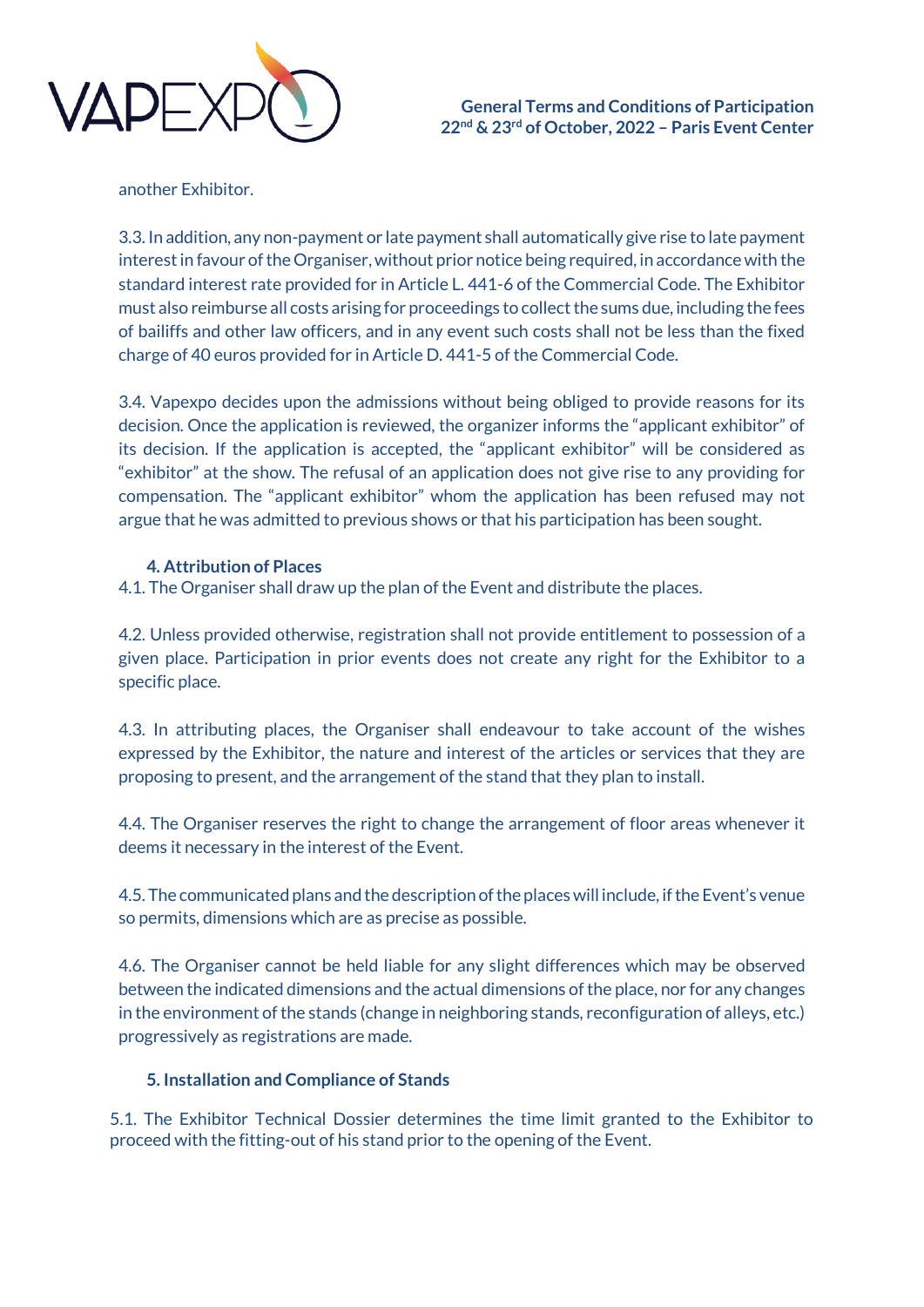

5.2. Exhibitor shall be obliged to comply with the Organiser's instructions concerning the regulation of incoming and outgoing goods, particularly with respect to the movement of vehicles within the Event's perimeter.

5.3. Exhibitors must have completed their installation by the deadline (date and time) set by the Organiser. Beyond this deadline, no packaging, equipment, transport vehicles or external contractors will be able to access or remain on the site of the Event for any reason whatsoever, irrespective of the loss or harm that may arise for the Exhibitor.

5.4. Each Exhibitor shall provide for the transport, receipt and dispatch of its packages and the recognition of their content. All packages must be unpacked on arrival. If the Exhibitor is not present to receive his packages, the Organiser may have them stored, unpacked or reshipped by its own decision at the Exhibitor's cost and risk.

5.5. The installation of the stands must not under any circumstances cause any damage or modification to the permanent fittings of the exhibition venue and must not negatively affect the convenience or safety of other exhibitors and visitors.

5.6. The individual decoration of stands shall be carried out by the Exhibitor under his responsibility. It must in any event accord with the general decorations of the Event, the visibility of neighbouring stands and any provisions of the Exhibitor Technical Dossier on this point.

5.7. In closed exhibition spaces, all materials used, including hangings and carpets, must comply with regulations and the Organiser reserves the right, at any time, to remove and destroy any non-compliant equipment or fittings.

5.8. The Organiser further reserves the right to eliminate or modify any installations which are detrimental to the general aspect of the Event, which hinder or disturb neighbouring exhibitors or visitors, or which do not comply with the individual projects or plans which were previously submitted.

5.9. The Exhibitor must be present at his stand at the time of inspection by the safety services and must comply, throughout the Event, with safety measures imposed by public authorities or adopted by the Organiser.

5.10. The Organiser shall not be, in any case, responsible for the contracts made between the Exhibitor and any external provider (transporter, installer, hostess agency…).

## **6. Waste**

6.1. Pursuant to the provisions of Articles L. 541-2 of the Environment Code, the Exhibitor must imperatively provide for the management of his waste until its final elimination or recycling. Consequently, the Exhibitor undertakes to remove, from the site of the Event, the waste that he produces whether before the Event during the installation of the Stand, during the Event, or at the time of taking down the Stand.

6.2. For this purpose, a skip will be provided outside the exhibition park.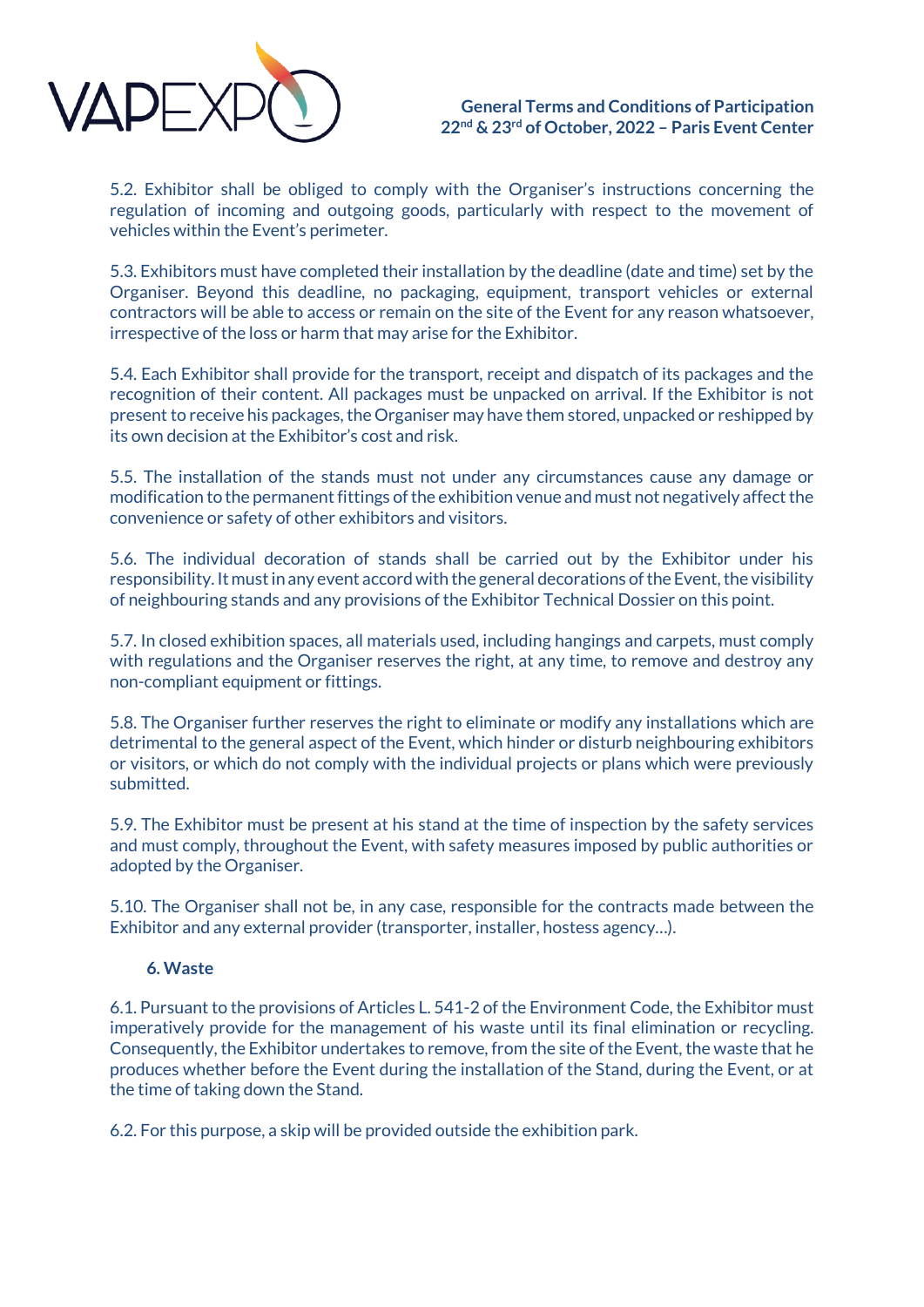

6.3. In the event that the place is not vacated of all waste (including all decoration and furnishing which shall be deemed equivalent to waste) at the end of the Event, the Organiser shall invoice the Exhibitor for the waste removal service. For this purpose, the Exhibitor is informed that the Organiser shall be free to decide on the fate of the waste without any possible claim or appeal by the Exhibitor.

6.4. The storage of any inflammable and dangerous materials in the exhibition areas, the stands' reserves, open areas and access ways, or in the immediate vicinity of the exhibition park, is strictly prohibited.

### **7. Occupation and possession of the stands**

7.1. It is expressly prohibited to assign, sublet or exchange, whether for or without consideration, all or part of the place attributed by the Organiser.

7.2. Except with the prior written authorisation of the Organiser, the Exhibitor cannot present any equipment, goods or services at his place other than those listed in the Admission Request and which correspond to the nomenclature of goods and services drawn up by the Organiser. In other words, if at the exhibition, the Exhibitor presents brands non-listed beforehand in his Registration File, the Exhibitor may be subject to financial penalties. Unless expressly provided otherwise, the presentation and offer of second-hand equipment is strictly prohibited.

7.3. The Exhibitor may not, in any form whatsoever, present goods or services or provide advertising for any businesses which are not exhibitors, except with the express prior authorisation of the Organiser.

7.4. Stands must be kept in impeccable condition throughout the Event, with the cleaning of each stand to be carried out every day, and completed at the time of opening of the Event to the public, at the Exhibitor's expense if it's not included.

7.5. Bulk packaging, dust covers used during closing hours, items not used for presentation on the stand, and employees' cloakrooms must be kept out of sight of visitors. Conversely, it is prohibited to leave the presented items covered during the Event's opening hours. The Organiser reserves the right to remove anything covering objects but cannot be held liable in any manner for any loss or damage that may arise as a result. The Exhibitor and his personnel must be properly dressed and perfectly well mannered with visitors (no hailing of visitors or overflowing of the stand) and with respect to the other exhibitors.

7.6. The stand must be occupied at all times, both during opening hours for exhibitors (including for outfitting, deliveries and stripping of the stand) and during the official opening hours for visitors. Failure to comply with this provision may lead to temporary or definitive exclusion by the Organiser.

7.7. The Exhibitor shall not empty his stand and shall not remove any of his articles before the end of the Event, even if it is prolonged. Any failure to comply with this provision will be the subject of a written record of observation by the Organiser, and will be grounds to refuse the Exhibitor's participation at future events.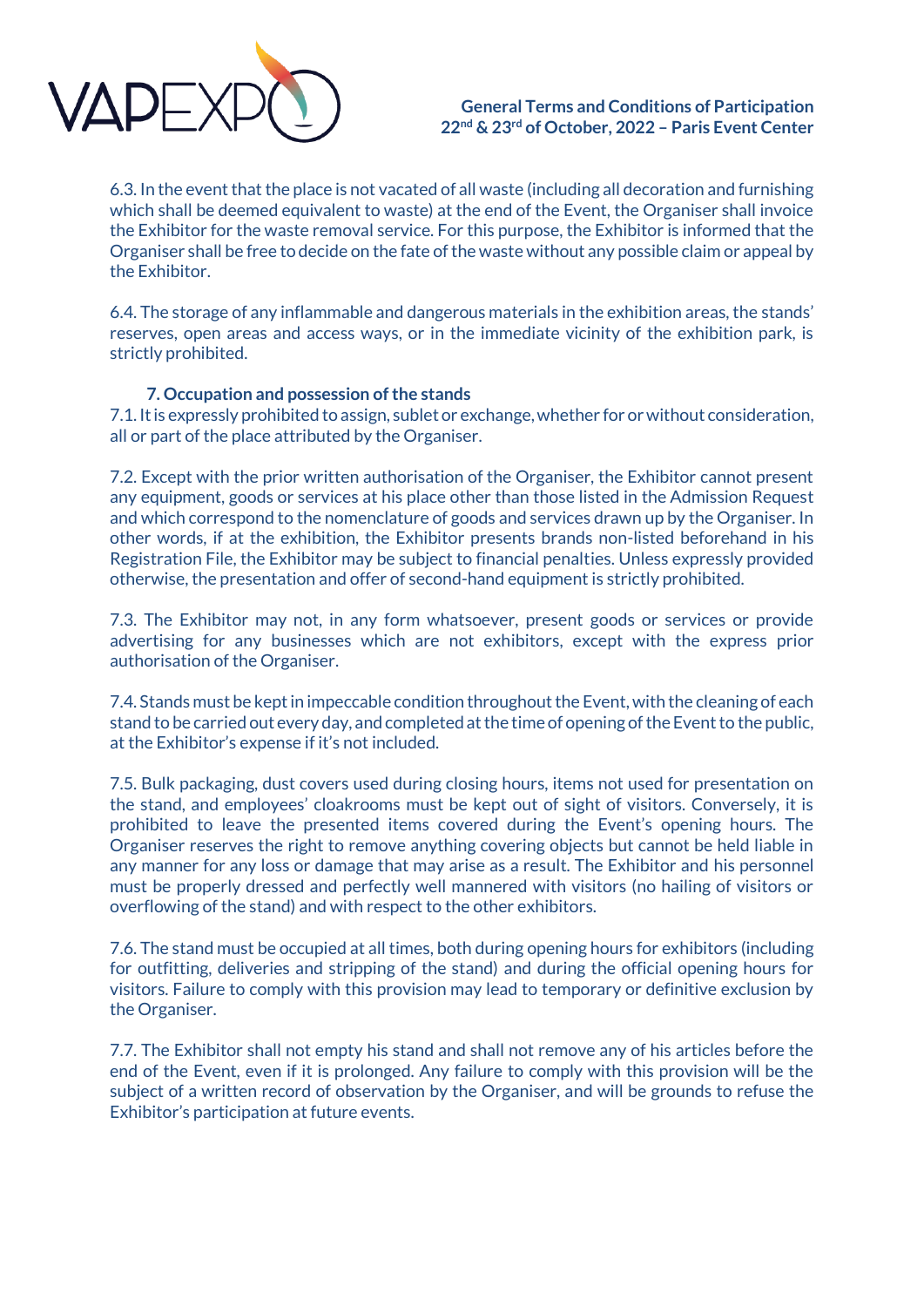

### **8. Access to the Event**

8.1. No person can be admitted within the perimeter of the Event without presenting a document issued by or accepted by the Organiser.

8.2. The Organiser reserves the right to prohibit entry or expel any person, whether visitor or Exhibitor, whose presence or conduct is harmful to the safety, tranquillity or image of the Event.

8.3. "Exhibitor's passes", or badges, providing access to the Event, shall be issued to the Exhibitor under conditions determined by the Organiser.

8.4. Invitation cards intended for persons or businesses that they wish to invite shall, under conditions determined by the Organiser, be issued to the Exhibitor. Cards which are not used will not be returnable, refundable or exchangeable.

8.5. The distribution and/or sale of invitations and special cards issued by the Organiser is strictly prohibited within the perimeter or in the vicinity of the Event. The reproduction or sale of such invitations and special cards will be liable to prosecution.

### **9. Contact and communication with the public**

9.1. The Organiser has the exclusive right to draft, publish and distribute, with or without charge, the catalogue of the Event. It may assign or license all or part of this right together with the advertising included in this catalogue. The necessary information for the drafting of the catalogue shall be provided by Exhibitors under their own responsibility and within the deadline fixed by the Organiser, failing which it shall not be included. The Exhibitor shall not be liable in the event of inaccurate information published in the catalogue of the Event.

9.2. The Exhibitor expressly waives any claim whether against the Organiser or against the producers or distributors, for the dissemination, for the purposes of the Event, in France and abroad, by television, video or any other medium (books, leaflets, the internet), of his likeness, images of his stand, his brand or trade sign, his trademark, his personnel or his goods or services, and he shall protect the Organiser and hold it harmless against any claim by his employees, agents, subcontractors and contract counterparties, and hereby agrees in advance to impose this obligation on them.

9.3. The Organiser reserves the exclusive right of bill-posting within the perimeter in which the Event is housed. The Exhibitor may therefore only put up posters and trade signs for his own business, and only on the inside of his stand, to the exclusion of any others, and subject to the general decoration prescriptions.

9.4. Circulars, brochures, catalogues, leaflets, free gifts or objects of any type may be distributed by the Exhibitor exclusively at his stand. No prospectus concerning goods which are not exhibited may be distributed without the prior written authorisation of the Organiser.

9.5. The distribution or sale of newspapers, magazines, periodicals, prospectuses, raffle tickets, badges or contribution certificates, even if pertaining to a charity or charitable event, polls or surveys, within the Event's venue and its immediate vicinity, are prohibited except with a prior written exemption granted by the Organiser.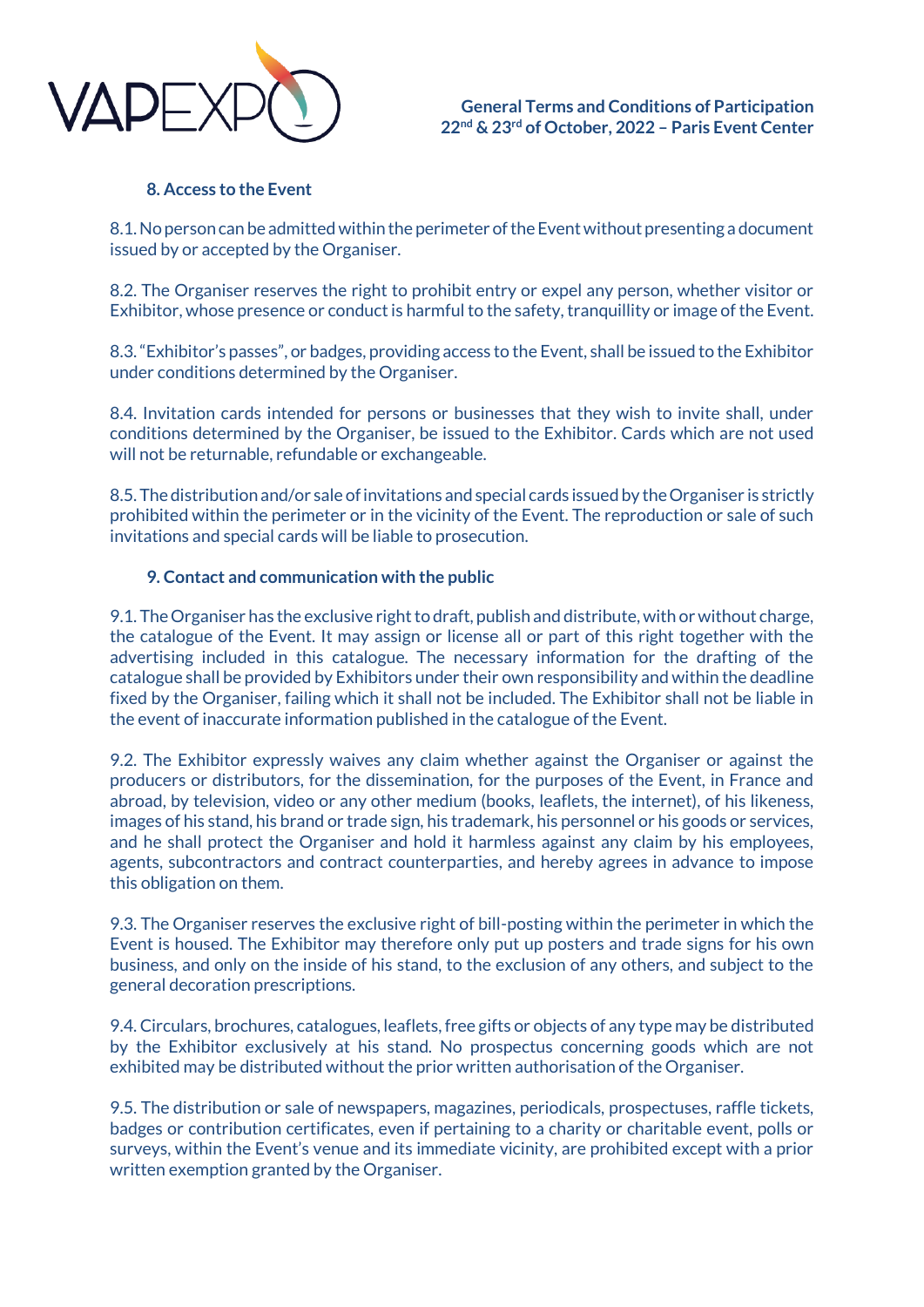

9.6. Any illuminated or audible advertising, and any events, shows or demonstrations which may cause congregation in the alleys, must be submitted for the Organiser's prior written authorisation. The Organiser may withdraw any authorisation that has been granted in the event of hindrance of passage or disturbance caused to the Event.

9.7. Touting and calling, whatever the manner in which they are undertaken, are formally prohibited. The Exhibitor must not under any circumstances obstruct the alleys or encroach upon them, other than with exceptional authorisation granted by the Organiser in advance and in writing.

9.8. The Exhibitor must scrupulously ensure that the public is fairly informed of the qualities, prices, sales conditions and warranties of his goods or services, in a complete and objective manner and in compliance with regulations. He must not undertake any advertising or action whatsoever that may mislead or constitute unfair competition.

9.9. The Exhibitor undertakes to present only goods, services or equipment which are compliant with French or European regulations. He shall bear full liability towards any third parties, and in any event the Organiser's liability cannot arise due to the acts of the Exhibitor.

9.10. It shall be for each Exhibitor to carry out, whenever necessary, any formalities required for his participation in the Event, including notably with respect to labour regulations, customs and excise for equipment or goods of foreign origin, health and hygiene for foodstuffs or animal species. The Organiser shall not at any time be held liable for any difficulties that may arise in this respect.

## **10. Specific regulatory framework for electronic cigarettes and their derivative products**

10.1. In order to comply with rules on health and hygiene, it is prohibited to have visitors test any electronic cigarette or e-liquid without a single-use protective tip. In the event of breach of this rule, the Exhibitor shall be solely liable and may not bring any claim against the Organiser.

10.2. Pursuant to regulations concerning health products, no written message, no advertisement, and no speech encouraging the practice of Vaping or expounding the health benefits of electronic cigarettes can be accepted. Any message of this type, whatever its form (sign, writing, video or other means of communication) shall be immediately removed by the Exhibitor on the Organiser's request, without any possible claim or appeal by the Exhibitor.

10.3. In the absence of regulations concerning e-liquids and their use, the Organiser strongly recommends against the Exhibitor having visitors test nicotine e-liquids. Any harm arising from the infringement of this recommendation shall be the exclusive liability of the Exhibitor, without any possible third-party or contributory claim against the Organiser.

10.4. The Exhibitor undertakes to present products which comply with all standards governing the electronic cigarette business (EC, ROHS, DEEE standards, etc.), and to comply with regulations applicable in French.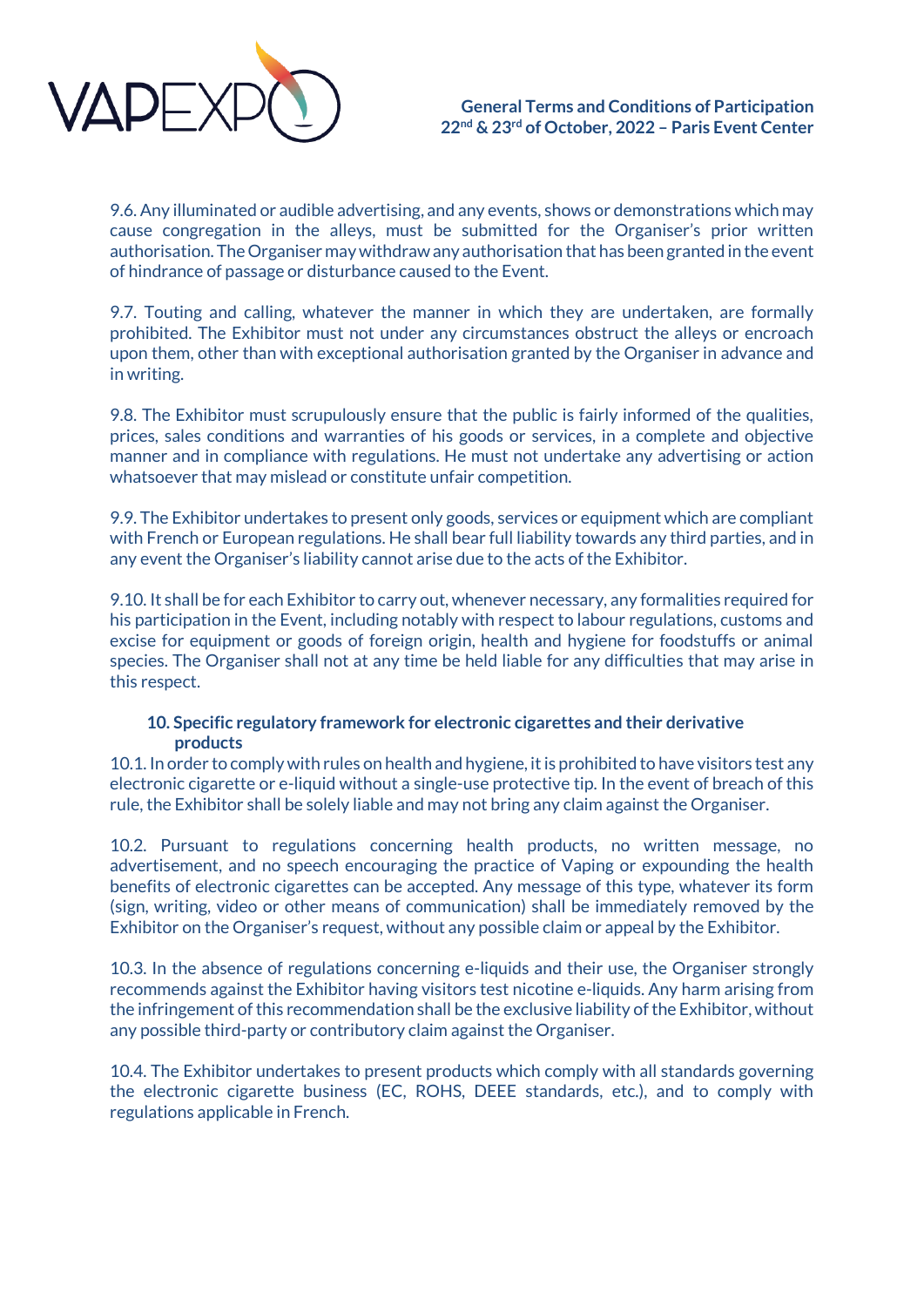

10.5. The Exhibitor is informed and accepts to declare in the Registration File the complete list of products that he wishes to present. That failing, he undertakes to cease, on the Organiser's request, the presentation at the Event of any product that he has not declared.

# **11. Intellectual Property and Miscellaneous Rights**

11.1. The Exhibitor shall take personal responsibility for dealing with the intellectual protection of equipment, goods and services that he presents (patents, trademarks, designs etc.), in accordance with laws and regulations in force. These measures must be taken prior to the presentation of the equipment, goods or services, and the Organiser does not accept any liability in this area, including in the event of dispute with another exhibitor or visitor.

11.2. In the absence of agreement with Société des Auteurs, Compositeurs et Editeurs de Musique (S.A.C.E.M. - the French association for collective rights management in music), the Exhibitor must deal directly with S.A.C.E.M if he uses any music within the Event, even if merely for the demonstration of sound equipment, and the Organiser does not accept any liability in this respect.

11.3. Shoots (photographs or films) may be accepted, with the Organiser's written authorisation, within the perimeter of the Event. Prints or rushes of all shots taken must be delivered to the Organiser within fifteen days following the close of the Event. This authorisation to shoot may be withdrawn at any time.

11.4. Filming or photographing by visitors may be prohibited by the Organiser.

11.5. The photographing of certain objects on the stands may be prohibited on the Exhibitor's request and at his behest.

## **12. Insurance**

12.1. The Exhibitor is informed that the cost of registration includes insurance covering his general liability, including the various forms of damage (bodily injury, property damage and intangible loss) that may be caused to him or to others, including his personnel, equipment, fittings and goods belonging to him or entrusted to him, up to a limit of €5,000, during days of opening of the Event to the public, to the exclusion of days reserved for setting up and taking down the stands.

12.2. Details of the insurance cover are available on request from the Organiser.

12.3. If he considers this cover to be insufficient, the Exhibitor may take out complementary insurance cover at his own expense.

12.4. Neither the Organiser nor the Owner or operator of the exhibition park can be held liable for any theft, loss or any other property damage or intangible loss or damage to the Exhibitor's personal belongings, whether during opening hours or during the setting up or taking down of the stands, for any reason whatsoever.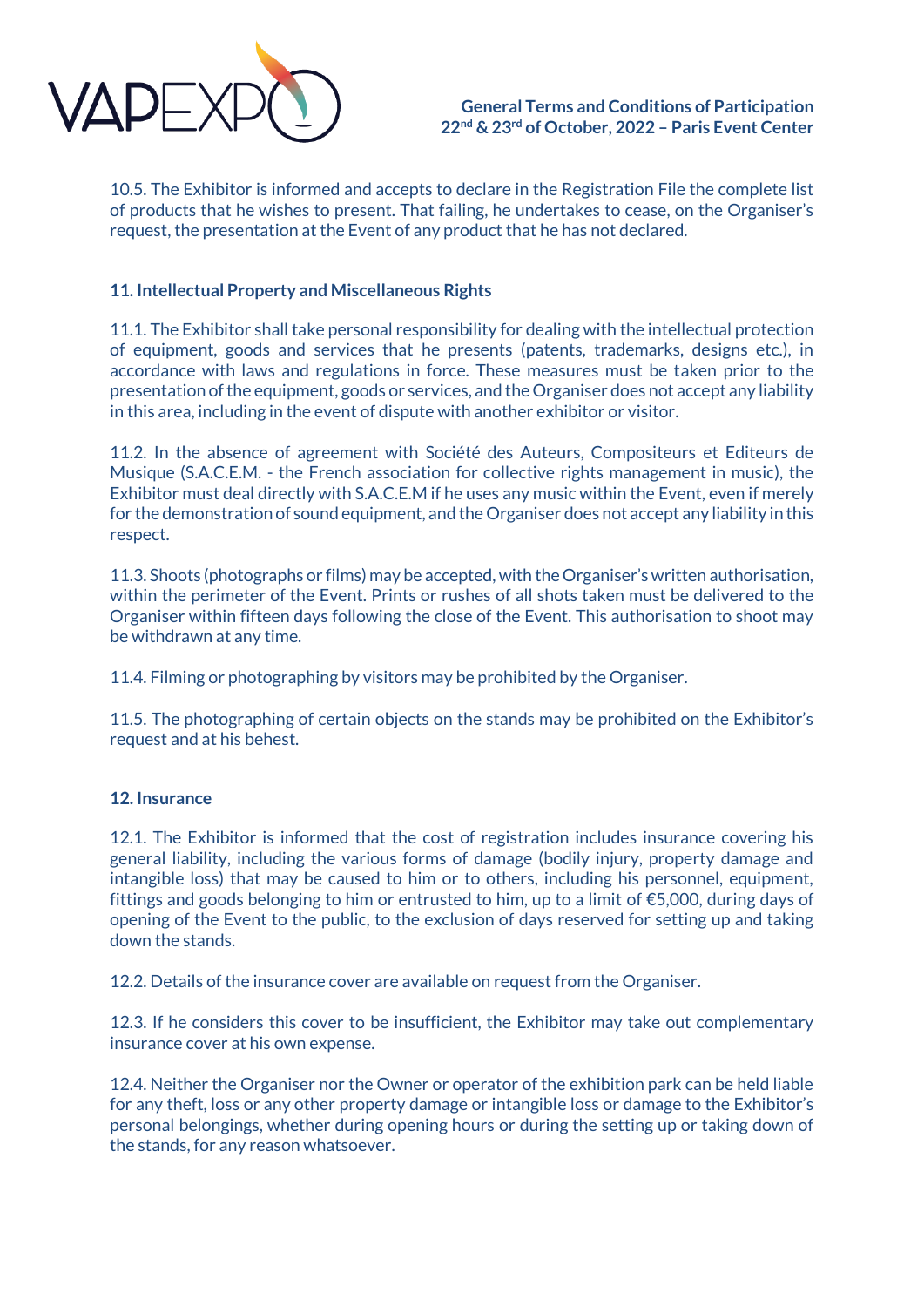

12.5. For the exhibited products (e-liquids, equipment or other items), the Exhibitor shall certify on a form provided by the Organiser that he has insurance covering all risks inherent in their consumption or use.

## **13. Disassembly at the end of the Event**

13.1. The Exhibitor must be present at his stand as of the start of the taking down of stands until its complete removal.

13.2. Exhibitors must leave the places, decoration and equipment provided to them in the condition in which they were originally to be found. All damage caused by their installations or goods, whether to equipment or to the building, or to the occupied floor, shall be assessed by the Organiser's technical departments and charged to the Exhibitor responsible.

13.3. The organizer may not be held liable for any theft or damage to the goods, objects or personal belongings stored on-site (during the assembly days, days of the show and disassembly days).

### **14. Computing and Civil Liberties**

14.1. It is recalled that personally identifiable data requested from the Exhibitor are strictly necessary for the organisation of the Event. These data shall be processed in compliance with the legislation on Computing and Civil Liberties, and in particular Law No. 78-17 of 6 January 1978.

14.2. In addition, these data may be intended to provide the Exhibitor with information on the Organiser and its goods and services, including the trade shows and fairs that it organises.

14.3. The Exhibitor has a right of permanent access, modification, correction and opposition concerning the information concerning him.

#### **15. Miscellaneous Provisions**

15.1. The Organiser may cancel or postpone the Event if it observes, one month prior to the date of the Event, that less than 80% of the places have been reserved. The registered Exhibitor shall then be returned the sums paid to the Organiser for his participation at the Event. Up until one month prior to the date of the Event, the Exhibitor shall bear all risks connected with the potential failure of the Event to take place, including bearing all costs that he has decided to incur with a view to the Event.

15.2. The Organiser may also cancel or postpone the Event in the event of force majeure. The following shall constitute events of force majeure justifying, at any time, the cancellation or postponement of the Event: all new economic, political or social situations at the local, national, or international level, which were not reasonably foreseeable, independent of the will of the Organiser, and which make it impossible to continue the Event or give rise to risks of disturbance or disorder such as to seriously affect the organisation and proper holding of the Event or the safety and security or persons or property, including any change in legislation concerning electronic cigarettes and their derivative products which require changes to the organisation of the Event or which prevent it from being held.